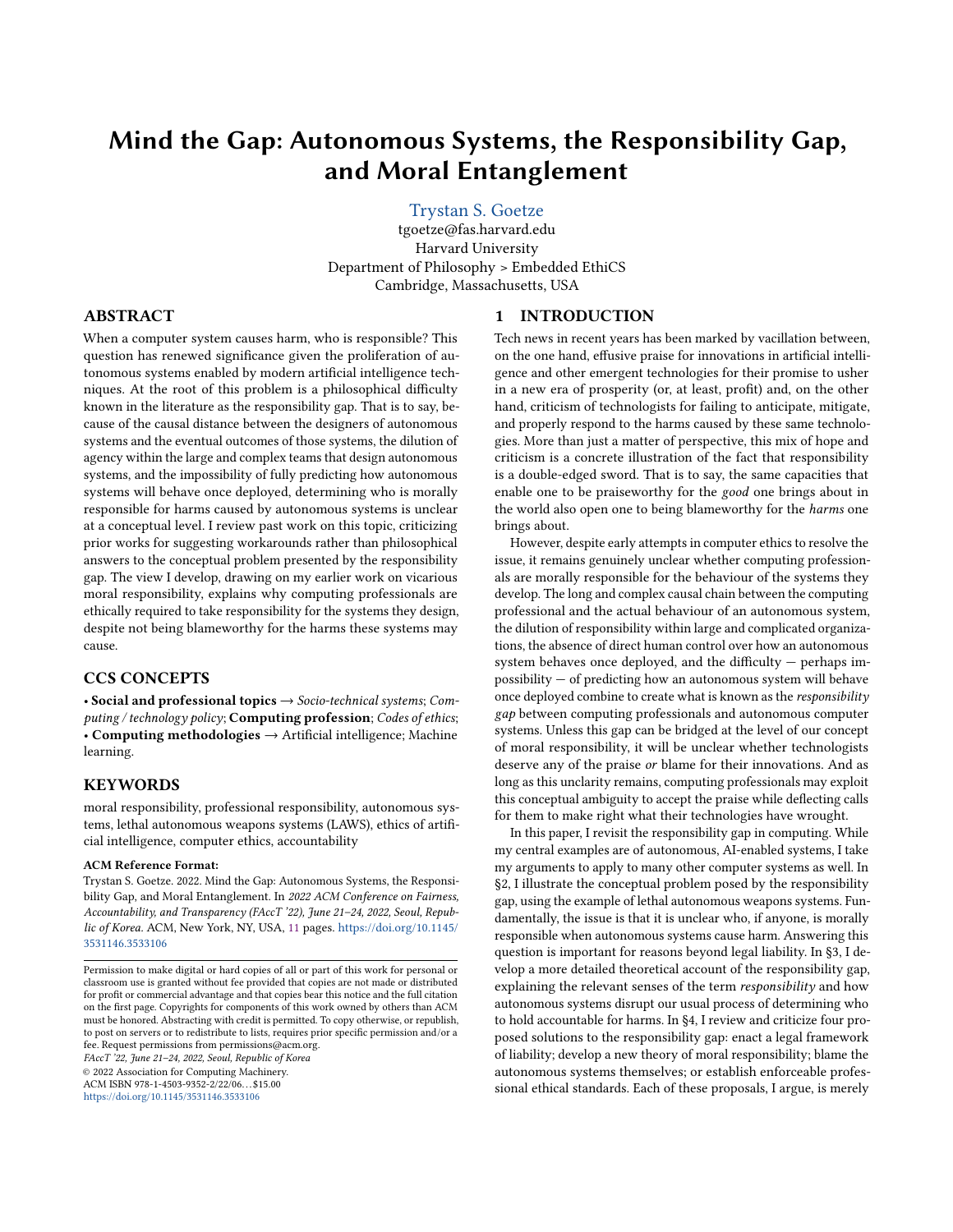a workaround; none actually solves the conceptual problem of the responsibility gap, and all smack of arbitrariness.

I turn next to my positive proposal. Drawing on my previous work on vicarious moral responsibility  $-$  i.e., cases where one agent is responsible, in some sense, for the behaviour of another  $-1$  argue that we can accept that no human beings are blameworthy for the harms caused by autonomous systems, while at the same time affirming that computing professionals have distinctive moral obligations to take responsibility for these harms, by dint of the special connection between their agency and the autonomous systems that they develop. This solution has the advantage of being bottom-up rather than top-down: it derives from a set of existing (albeit vague) moral norms, instead of an ad hoc framework of norms imposed by a professional or legal authority. §5 develops the account of vicarious responsibility; §6 applies it to the case of autonomous systems, again illustrating with lethal autonomous weapons. §7 concludes.

# 2 THE RESPONSIBILITY GAP AND THE CASE OF LETHAL AUTONOMOUS WEAPONS

In a recent short documentary, A.I. is Making it Easier to Kill (You), journalists for The New York Times present some of the worries surrounding the development of lethal autonomous weapons systems (laws) by militaries across the world [\[21\]](#page-9-0). In the documentary, security policy expert and former soldier Paul Scharre describes a harrowing event when he served as a sniper team leader in Afghanistan. He and his team had tracked a group of Taliban fighters to a compound near the border with Pakistan, and were monitoring their movements. During their stake-out, they noticed that the Taliban had sent out a small girl as a scout  $-$  and she had spotted their position. They watched as she radioed the Taliban commander, and were forced to flee when the militants opened fire.

In the interview, Scharre claims that no one in his team, either in the moment or at the mission debriefing, ever suggested shooting the girl to prevent her from giving away their position. To have done so, Scharre thinks, would have been immoral. And yet, he says, it would have been perfectly legal: international law would have defined her as an enemy combatant, and a thus a legitimate target. Scharre worries that an autonomous weapon wouldn't perhaps couldn't  $-$  make a distinction between killing that is legally permissible versus killing that is morally permissible. LAWS, typically conceived, would be designed to obey the laws of war, not the vague and difficult to apply ethical norms that also guide human soldiers' decision-making.

Suppose we agree with Scharre that killing the girl would have been immoral. And suppose also that instead of Scharre and his team, the coalition presence on that day had been a squadron of  $\text{Laws}$  – a group of autonomous armed aerial drones, for example – which had determined that the girl was a threat and fired on her. Who should answer for this legal but immoral killing? Or, suppose instead that the drones determine, erroneously, that a mountain village is an insurgent compound, and fire on an innocent girl talking to a friend on a walkie-talkie. Who should answer for this war crime?

According to Michael Horowitz, what is unique about laws is that "the weapon system, not a person, selects and engages targets" [\[16,](#page-9-1) p. 26]. This creates a problem for determining who to hold responsible when laws cause morally unjustifiable harm. Horowitz describes the issue in terms of what the human beings involved might reasonably predict:

The responsible party could be the programmer, but what if the programmer never imagined that particular situation? The responsible party could be the commander who ordered the activation of the weapon, but what if the weapon behaved in a way that the commander could not have reasonably predicted? [\[16,](#page-9-1) p. 30]

Here, Horowitz is pointing to an intuitive account of moral responsibility: namely, that in order to be responsible for an outcome, you must have intended to bring about that outcome, or, if not, you should have known that the outcome was a reasonably predictable (even if improbable) result of your actions.

This kind of condition creates a gap in responsibility with regard to laws. That is to say, it isn't clear who should be held responsible for the immoral harms caused by laws. Could we hold the autonomous system itself responsible? Possibly, but we may think that unless the system has at least the same level of intelligence, selfawareness, and moral sensibility as an adult human being, holding a computer responsible for harm is pointless theatre — like Xerxes whipping the sea as punishment for inclement weather [\[15,](#page-9-2) book VII, chs. 34–35]. Could we hold the developers of the system responsible? Certainly we could, but the system developers might protest that they did not intend to cause immoral harm, passing the buck to the politicians who authorized the purchase of the system, the officers who ordered its use, or the soldiers who activated it — and any of them could invoke the same argument. We are left with a lacuna where a responsible party should be: this is the responsibility gap.

## 3 THE NATURE OF THE GAP

The responsibility gap is not an issue unique to laws; indeed, it is common to all autonomous systems and to many computer systems that do not depend on AI. (And arguably, similar gaps occur whenever a machine or creature that is not a moral agent — such as an automobile or a pet dog — causes harm.) As such, it has been a perennial topic in computer ethics. The proliferation of AI-enabled systems that increasingly make decisions instead of human beings, and the continued lack of clarity around who is responsible for their behaviour, makes it worth attending to this literature to see if it can offer us any guidance.

In this section and the next, I clarify the nature of the problem and review these prior works. My overall purpose here is to show that prior work has concentrated on finding ways to work around the responsibility gap, rather than bridging it with a philosophical solution. This conclusion motivates the turn, in the following two sections, to another sense of moral responsibility. Below, the first subsection clarifies the theoretical details regarding moral responsibility, and the second subsection provides more detail on the nature of the responsibility gap.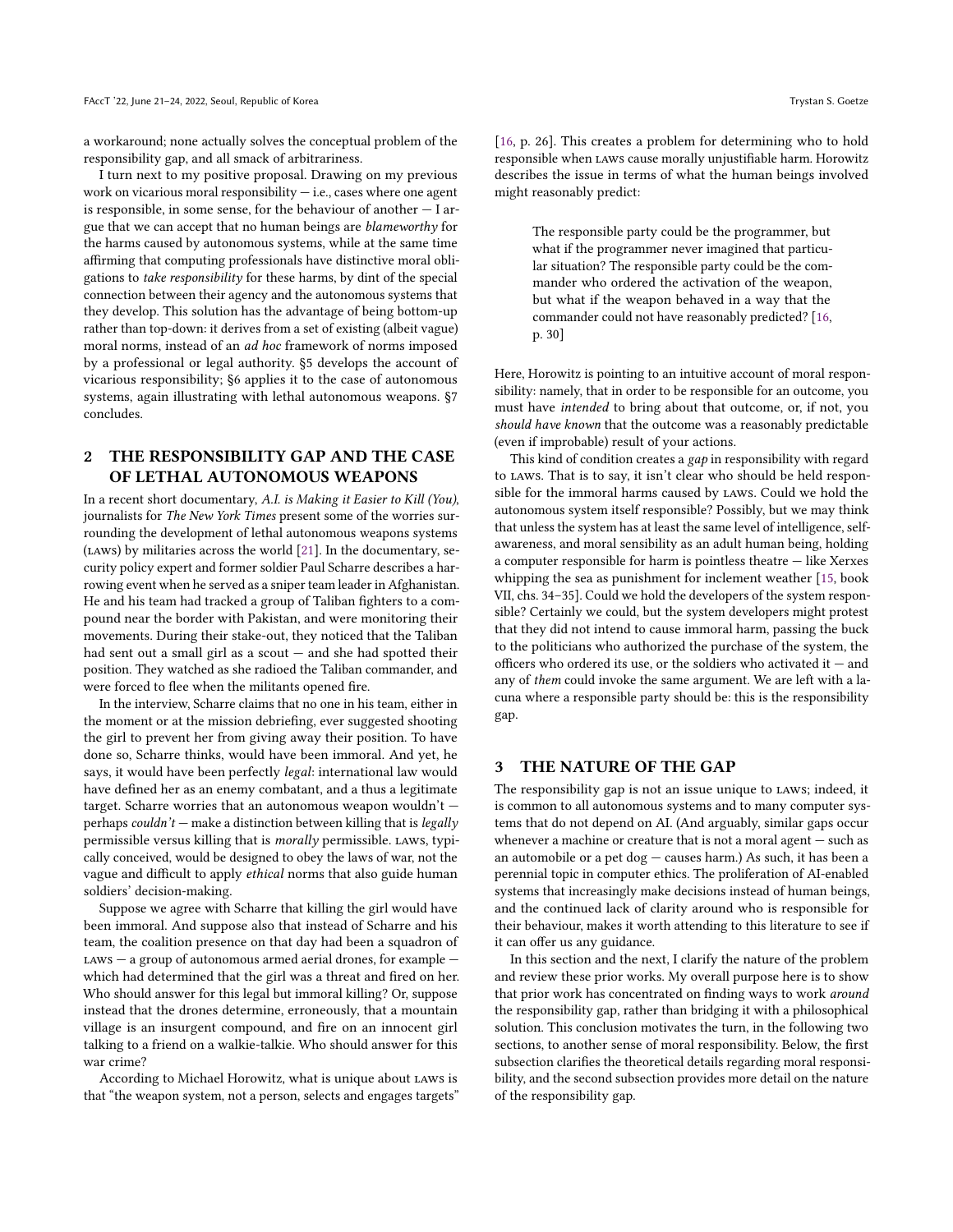## 3.1 Moral Responsibility

First, let's get a bit more precise about the nature of the responsibility gap. To do so, we need to have an account of moral responsibility in view. Unhelpfully, much of the literature on the responsibility gap conflates, equivocates over, or runs together multiple senses of the term responsibility and derived terms so our first task is to clarify the sense of the term that is at issue.

In the philosophical literature, there are many different concepts of responsibility that are potentially relevant to the responsibility gap (see [\[12,](#page-9-3) [13,](#page-9-4) [31,](#page-9-5) [34\]](#page-9-6) for details on some of these distinctions). Sometimes, the focus of the specific conception of responsibility that is invoked is to attribute a specific event or its outcomes to a particular human agent, often for the purposes of determining blameworthiness. Other times, we speak of a responsibility as a duty or set of duties arising either as a matter of general moral obligation or due to one's specific social role.

The most relevant sense of "responsible" for the responsibility gap seems to be that of personal responsibility, where an agent is accountable for something that they have done. To be precise, we typically think that a person A is morally responsible for an event  $X$  only if  $A$  caused  $X$ ,  $X$  was properly attributable to  $A$ , and  $A$  is a proper target of moral evaluation (such as praise or blame) for X. And it is the satisfaction of these conditions that is made difficult to determine when autonomous systems replace human action or decision-making.

When determining causal responsibility, we usually look to the agent or process whose actions or behaviour caused the event. For example, suppose that  $X$  is someone's death. When we investigate, we find that the cause of death was a gunshot wound, and A fired the gun. Determining causal responsibility can be complicated, however: while the most immediate step in the causal chain might be that the bullet entered the victim's body, from an ethical point of view we aren't interested in these fine-grained details of the story. Rather, we look for the agent(s) whose actions precipitated the causal chain leading to the event in question. Because A's action  $-$  pulling the trigger  $-$  is the most significant part of the causal chain leading to the death, we say that A is causally responsible for X.

Causal responsibility is typically considered a necessary but not sufficient condition for personal responsibility. The remaining conditions for personal responsibility require some unpacking, and are subject to much debate. However, there is widespread agreement in analytic moral philosophy that there are at least two.

The first condition is the control condition: A must have been, in some sense, in control of whether or not X happened. Specifying the psychology of control is difficult, and there are several popular approaches. As mentioned earlier, one intuitive approach is to require that  $A$  intended to cause  $X$ . Another, developed by John Fischer and Mark Ravizza, holds that A's behaviour must have been caused by psychological mechanisms that are A's own, and which are responsive to moral reasons [\[8\]](#page-9-7). On yet another approach, propounded by Harry Frankfurt, A must have caused X through actions that A desired to take, and those desires must align with the sort of person  $A$  wishes to be  $-$  in other words,  $A$  must want to have had and acted on the desires that issued in the actions that caused  $X$  [\[9\]](#page-9-8).

The second condition is the epistemic condition: A must have known that  $X$  would (or could) result from the actions that  $A$  took  $$ or, if  $A$  did not know that  $X$  was a potential outcome of their actions, it must be true that A should have known this. The latter half of the epistemic condition  $-$  covering cases wherein  $A$  is said to be  $\alpha$ culpably ignorant  $-$  is the more challenging to theorize. Michael Zimmerman argues that in order to be culpably ignorant in causing X, A must have committed a prior wrongful act, knowing that it was wrong, which produced their ignorance that causing X would be wrong [\[37\]](#page-10-1). In other words, on this view, all responsibility for wrongdoing must trace to a knowingly wrongful act. By contrast, George Sher argues that the agent could be morally responsible despite never being aware of acting wrongfully, provided that their ignorance was caused by the combination of psychological traits (e.g. beliefs, desires, and dispositions) that constitute the person the agent is [\[30\]](#page-9-9).

If the above conditions are satisfied  $- A$  caused X, A was in control of whether X occurred, and A knew or should have known that causing  $X$  would be wrong  $-$  then  $A$  is personally responsible for X. Furthermore, most theories of moral responsibility hold that when these conditions obtain, A is also blameworthy for X.

Blameworthiness is more than a merely conceptual category. If A is blameworthy for X, it becomes appropriate to hold A responsible for X by, for example, feeling resentment towards A, reprimanding A, or imposing other sanctions on A; just how harsh these punitive responses may be depends on additional factors, such as the severity of the wrongdoing or the blamer's relationship to the blamee. While feeling blame and imposing other penalties serve the purposes of emotional catharsis and retribution, they also have two further, arguably more important functions. The first is to communicate to the wrongdoer that they behaved badly, with the aim of bringing them to acknowledge the moral reasons that they ignored or flouted. The second is to spur the wrongdoer to do better in similar circumstances in the future. Typically, this is accomplished by making the wrongdoer feel bad for doing something wrong it is unpleasant to be resented, rebuked, and punished — though there are other, less harsh ways of holding people accountable for their actions.

Note that these conditions are similar to, but distinct from, the legal conditions for criminal liability. The control condition is comparable to satisfying the actus reus, and the epistemic condition is comparable to satisfying the mens rea. But these conditions bear on whether one is liable for violating *legal* norms. While legal norms are connected to moral norms in important ways, ethics and the law are two distinct sources of practical reasons. Some actions that may be permitted by law are immoral (e.g. forced labour), and some actions that are morally required may be illegal (e.g. protest against an unjust ruler). Furthermore, our interpersonal practices of holding people accountable for immoral actions (e.g. rebuking, shaming, censuring, or avoiding the wrongdoer) are different from our judicial practices of holding people accountable for illegal actions (e.g. mandatory community service, fines, imprisonment, or death). This distinction between moral and legal responsibility will be important to bear in mind as we go forward.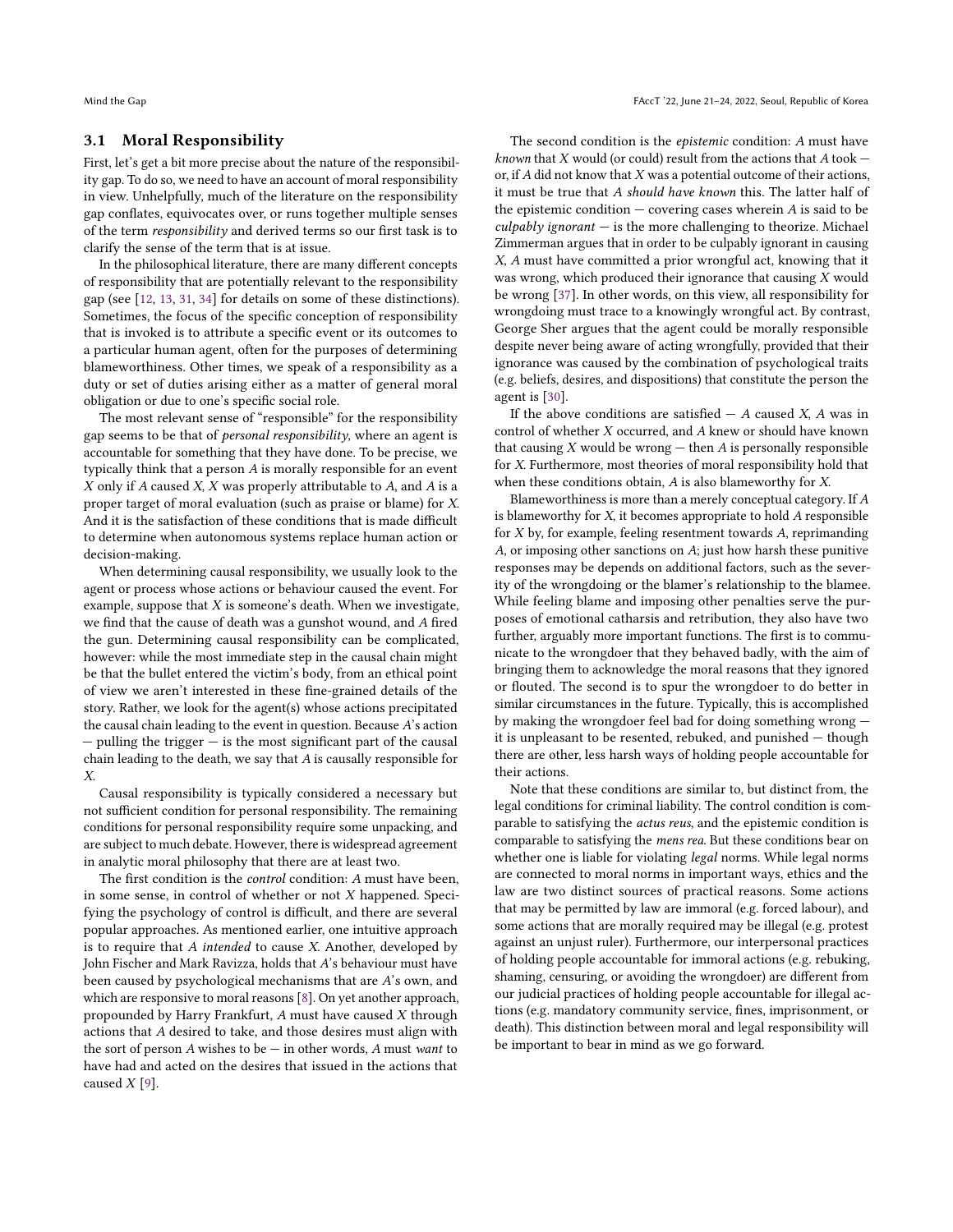#### 3.2 The Gap

As we saw in the case of LAWS, the responsibility gap arises where autonomous systems take the place of human action or decisionmaking (though it is not unique to these cases). When we attempt to determine who is responsible for any harms that result, our usual process, described in the previous subsection, runs into difficulties. Let's run through those steps in the case of an autonomous system that causes harm.

With regard to causal responsibility, the most significant cause of the harmful event is the autonomous system itself. Through some automated process, the system determines what course of action to take without human intervention. For example, the drone determines that the girl is a threat, and opens fire.

But when we turn to the control condition, things begin to break down. Consider the control condition. While the autonomous system is in some sense in control of the outcome, the way in which it exercises this control is quite different from the human case. In particular, the autonomous system does not have any of the psychological structures that moral philosophers take to be necessary for the relevant conception of control. Autonomous systems do not have intentions. They do not have psychological mechanisms that are responsive to moral reasons. They do not have desires, much less higher-order desires about the kind of person they wish to be. Similar remarks apply to the epistemic condition: while the autonomous system processes information about its environment, it would be controversial to say that it is capable of knowing what it is doing, or knowing that to take some action would be wrong.

Taken together, these observations tell us that  $-$  as the technology currently exists — an autonomous system is incapable of being morally responsible for anything. As John Ladd puts the point, "The special responsibility problems raised by computers are due...to the fact that they are used to replace minds, or brains, which...are the source of human responsibility" [\[22,](#page-9-10) p. 219].

Finally, even if we decide to ignore these problems with personal responsibility, we run into another stumbling block with blame. For, what use would it be to blame the autonomous system for the harm it caused? While we might get some emotional catharsis from this — as when one chastises the ocean for bad weather — that is all that such blame would accomplish. The autonomous system has no sensitivity to moral reasons, and no capacity to feel bad for wrongdoing. Blame without a responsible subject is merely shouting into the void.

At this point, we might naturally wish to bring human responsibility back into the picture, by finding someone to take the blame for the autonomous system's behaviour. Moving back to the step of determining causal responsibility, we find several potential candidates: the programmers and data scientists who developed the system, the managers who ordered the system's use, the lowerlevel employees who activated it, and so on. But because of the complexity of this causal chain, it would be controversial, in many cases, to identify any individuals or groups as causally responsible for the specific harm caused by the autonomous system. At every step, decisions are likely made not by individuals, but by teams or group agents. The causal responsibility thus is diluted across many different people, such that assigning it to any subset of them may be difficult to justify. And while we may be tempted to pin the

causal responsibility on the developers of the autonomous system, the programmers and data scientists are so far up the causal chain that it would be just as controversial to pin the responsibility on them.

But suppose we simply chose a causally responsible party, be they the developers, the managers, the employees, or someone else. Can we make a judgement of moral responsibility attribution? Again, we run into trouble. Take the control condition. To the extent that human beings have control over autonomous systems, much of it is exercised at a level that is, again, causally distant from the system's actual behaviour, and difficult to trace. As Andreas Matthias argues, because many machine learning techniques have the computer do much of the programming, control often leaves human hands well before the system is deployed [\[23\]](#page-9-11). Similarly, while the managers or employees who set up and activate the system have control over these actions, they may not have have control over how the system behaves thereafter. While it is true that they could pull the plug to prevent the system from causing harm, it is likely that they would become aware of the situation too late. Furthermore, the complex, collaborative nature of both modern computer systems design and modern organizations complicates any attempt to trace the harmful behaviour of an autonomous system to the controlled actions of any one human individual or group.

Next, consider the epistemic condition. We have already seen that Horowitz raises the possibility that the human beings who design, authorize, or activate autonomous systems might not be in a position to know what specific harms may come from their behaviour [\[16\]](#page-9-1). Likewise, Matthias argues that because of the "black box" effect of multiple popular machine learning methods, the developers of an autonomous system that uses these techniques may not be in a position to predict how the system might respond to any particular situation [\[23\]](#page-9-11). Often, the only way to know how an autonomous system will behave in some situation is to perform rigorous testing. Even then, since real-world circumstances often introduce new complications and end users often configure or deploy systems in ways not anticipated by the developers, the system may act in unexpected ways once deployed.

Given these difficulties in making personal responsibility stick to a human being when an autonomous system causes harm, we reach the conclusion that there is no one to take the blame. No human subject is clearly blameworthy for the harm — and so, there is no one to hold accountable. As Helen Nissenbaum observes, "If we apply standard conceptions of accountability to identify who should step forward and answer for the injuries, we see an intricate web of causes and decisions," with no clear way to identify a responsible party at any particular node within that web [\[27,](#page-9-12) p. 76].

Before moving on, it's worth briefly acknowledging the other edge of the sword of responsibility, namely, praiseworthiness. While I am mainly concerned with harm in this paper, as mentioned earlier, I am also interested in explaining why it might be appropriate for computing professionals to accept responsibility for the good that autonomous systems produce. But, if the foregoing is correct, then we face exactly the same problem legitimating such praise as we do in determining who to blame. For it is a common assumption in moral philosophy that praise and blame are, at root, two ways of expressing the judgement that someone is morally responsible for some outcome — the difference lies in the moral evaluation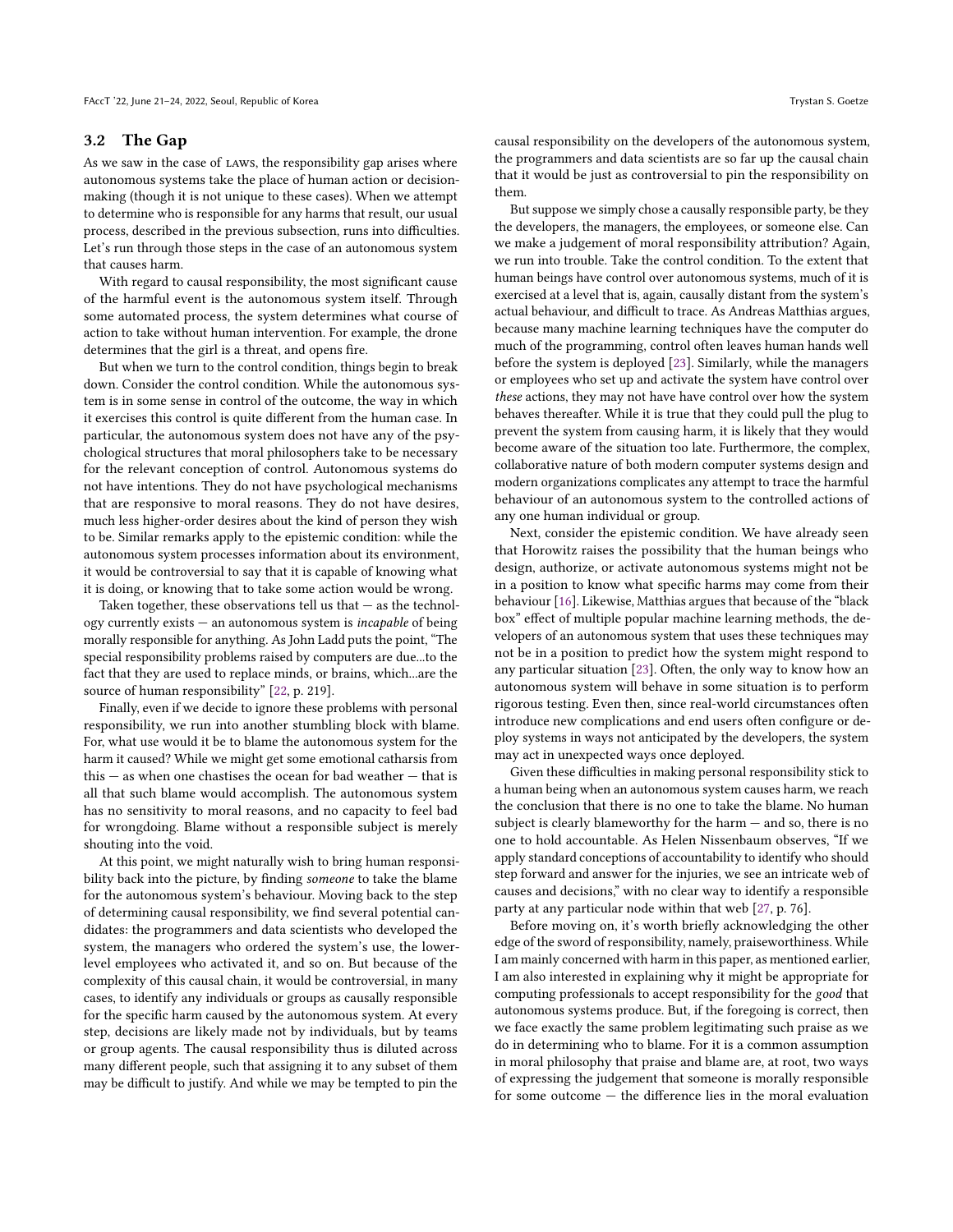that comes along with that judgement, namely, moral approval or disapproval. Responsibility for harm and responsibility for good stand or fall together.

# 4 PROPOSED SOLUTIONS TO THE RESPONSIBILITY GAP

In the last section, I provided some theoretical detail to substantiate the responsibility gap. In this section, I review four different solutions that have been considered in the existing literature: deploy a legal framework of liability; develop a new theory of moral responsibility; blame the autonomous systems themselves; and establish professional accountability frameworks in computing.

Below, I criticize each of these solutions in turn. But a general criticism applies to them all, namely, that every one of these solutions in some way introduces new ethical practices, instead of working from within our pre-existing moral intuitions. On the one hand, we might think that the responsibility gap is such a new and unique problem that it requires a degree of arbitrariness in its solution, so long as the solution can be justified. But, as I will argue in the next section, not only is the responsibility gap in computing not so unique, there is another solution that is preferable precisely because it avoids this sense of arbitrariness.

## 4.1 Use a Legal Framework

One potential solution would be to deploy a legal accountability framework that avoids the problems posed by the responsibility gap. For example, Matteo Santoro, Dante Marino, and Guglielmo Tamburrini suggest that we use the legal notion of strict liability [\[28\]](#page-9-13). The framework enables the law to hold people accountable for certain kinds of harm or risk even when they are not at fault. Applications of strict liability often concern dangerous products (e.g. storage of hazardous materials) and dangerous activities (e.g. using explosives), but there are cases where people are held strictly liable for damage caused by their livestock or pets — that is to say, for the behaviour of autonomous non-human beings in their care.

This latter case seems especially relevant when we think about autonomous computer systems — and the former cases seem relevant to laws in particular. For autonomous systems act on their own initiative within their domain of operation: the drone moves through its patrol zone, analyzing and engaging targets, perhaps attacking targets that it should not, without regular human input. Similarly, livestock navigate their environment and choose how to behave in what they take to be their territories: the cows walk around the pasture without human direction, perhaps wandering into areas they should not, where they might cause damage to neighbouring properties. We might think that the owners and developers of autonomous systems should be held strictly liable just as the owners of livestock are.

While making this shift to legal liability may be helpful in terms of public policy, it makes a significant mistake by conflating moral norms and legal norms. The responsibility gap, as I described it, is fundamentally about moral responsibility. As explained above, there are important differences between legal liability and moral responsibility. A legal solution such as strict liability may well be desirable, since it would provide a method for holding someone accountable for the harms produced by autonomous systems. But

it has several shortcomings. For one, there is no analogue of praise in the framework of strict liability, so it would still be unclear whether developers are responsible for the good their systems may produce. For another, if we adopt strict liability as our solution to the responsibility gap, it's not clear how this should inform our moral evaluation of those held strictly liable. It would be a mistake to hold our moral judgements hostage to specific legal frameworks, which are contingent on the specific legal system and legislative history of particular jurisdictions that could themselves be morally unjust. Furthermore, this account is silent on how we should respond interpersonally to someone who is found strictly liable. Should they be blamed? (And why? Strict liability explicitly disavows judgements of blame.) Using strict liability here simply solves the wrong problem.

## 4.2 Rethink Moral Responsibility

If we continue the line of thought that we should rethink the relevant conception of responsibility such that we eschew the control condition, but restrict our attention to accounts of moral responsibility, we find several options in the philosophical literature. For example, Robert Adams [\[3\]](#page-9-14) and Angela Smith [\[32\]](#page-9-15) have argued that we often hold people responsible for their involuntary attitudes and emotional reactions. Sometimes we blame others or ourselves for getting angry when we ought not to, even though one cannot choose to be angry the same way one can choose to, say, raise one's hands. On Adams's view, causal responsibility for moral badness suffices for us to judge the agent blameworthy. On Smith's account, we are responsible for any action or reaction that is rationally connected to our evaluative judgements — that is to say, on her view, one is morally responsible for any of one's behaviour, voluntary or involuntary, if, in principle, one could offer a rational justification for that behaviour on the basis of a stable judgement of right and wrong that one holds.

We might be able to develop Adams's or Smith's account to explain why some human agent is responsible for harms caused by autonomous systems. However, making such a case would still require substantial work. Even setting aside the philosophical debate around these theories - both of which are controversial neither view addresses the causal complexities discussed above. If we accept Adams's view, for instance, we would still have to explain why some particular agent(s) or group(s) within the complex causal chain that leads to an autonomous system producing harm are responsible.

Moreover, if we accept Smith's view, we would have to explain how the behaviour of an autonomous system is rationally related to the evaluative judgements of some agent — because, once again, the system itself is incapable of such judgements and so cannot be responsible for anything. For example, one might suggest that the developer of a drone that kills an underage combatant judges such killings to be morally permissible. But there are many cases where this approach is unlikely to work. The developer of the drone might well hold the opposite judgement — that killing underage combatants is not morally permissible — and they might be just as horrified that their creation behaved as it did. They might even have taken steps to try to prevent this sort of thing from happening. It would be implausible and unfair to think that the drone's behaviour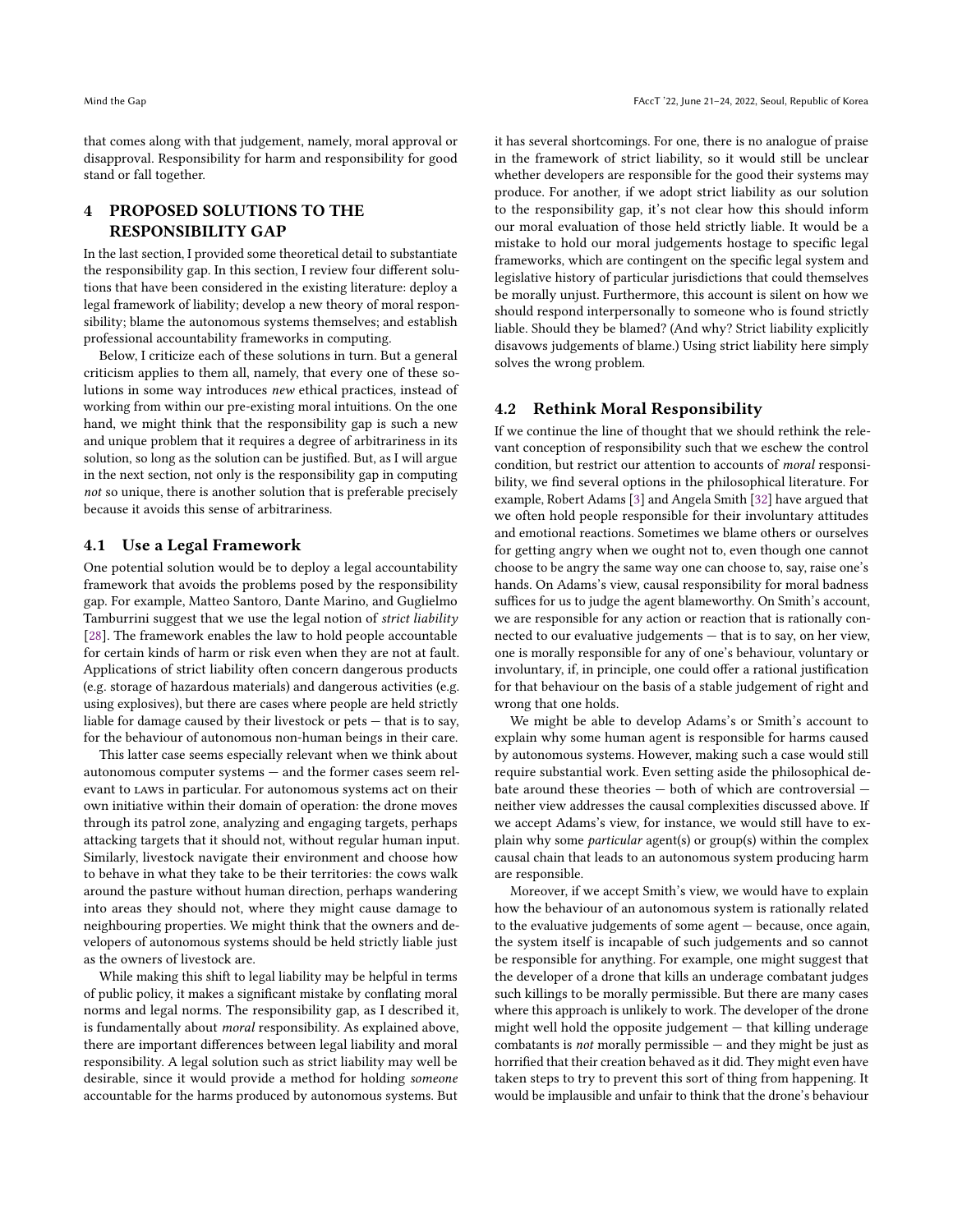reflects this developer's evaluative judgements. Yet, we may still think that they should bear some kind of responsibility for what happened.

#### 4.3 Blame the Computer

Because the responsibility gap is fundamentally a problem of whom to hold responsible for the harms caused by the behaviour of autonomous systems, it would be convenient if we could simply hold the systems themselves responsible for their harmful behaviour. Above, I suggested that this would be pointless, as computer systems lack the required psychology for blame to make any difference to how they behave. But perhaps this was too quick.

Thomas Hellström, for example, argues that laws have sufficient autonomy that people are already inclined to think of them as morally responsible for their behaviour. Additionally, he suggests that systems which are (re)trained using reinforcement learning techniques might be sensitive to something like praise or blame for their behaviour, meaning that there would be a sense in which these systems could be held responsible for what they do, in a way that is functionally similar to how we hold human beings responsible [\[14\]](#page-9-16).

Again, however, this solution amounts to changing the subject. When one retrains a machine learning model by associating a penalty with the harmful actions it took the last time it was deployed, one isn't blaming anything or holding anyone responsible. Rather, retraining a model is more akin to retraining an animal with dangerous impulses, such as a poorly raised dog, to resist or to lose these impulses. In the words of Peter Strawson, this way of responding to an entity that has caused harm involves taking the objective attitude towards the autonomous system, and this attitude is fundamentally incompatible with the practice of holding its target morally responsible, which requires that we treat them as a member of the moral community [\[33\]](#page-9-17). We would still be left with a responsibility gap when it comes to the actual participants in the moral community who are involved, such as the system's developers. As as Deborah Johnson puts it, "computer systems cannot  $b\gamma$ themselves be moral agents" [\[18,](#page-9-18) p. 203].

Perhaps we could overcome the problem just raised, that autonomous systems are not the sort of entity that can be held responsible for their behaviour, by designing the system such that it has some kind of moral understanding. After all, being human is neither necessary nor sufficient to be a participant in the moral community. Rather, what is necessary is that the entity have the same capacities for moral agency that most human beings possess.

The effort to include ethical decision-making into autonomous systems themselves is known as machine ethics. There are several suggested approaches to accomplishing this, as James Moor describes [\[26\]](#page-9-19). Some of the most common suggestions in this vein are either to encode an ethical theory — such as utilitarianism [cf. [24\]](#page-9-20), Kantianism [cf. [20\]](#page-9-21), or contractualism [cf. [29\]](#page-9-22), or some hybrid of these — or the results of a robust survey of folk morality [such as the results of [4\]](#page-9-23), and use this representation of moral understanding to constrain the behaviour of the system.

While it is possible that machine ethics could produce more morally desirable outcomes, the technology that is currently available or might be developed in the foreseeable future does little to

address the responsibility gap. An ethical system could be developed by introducing constraints on its behaviour, whether these are hard-coded to simply eliminate the possibility of harmful behaviour (what Moor calls an "implicit" ethical agent) or contained within a stage of computation that compares probable outcomes against encoded moral rules (what Moor calls an "explicit" ethical agent). In both cases, the system simply follows the rules of its programming, regardless of their complexity. It has no actual moral understanding, which requires a critical reflective capacity. And it is hard to see how an autonomous system could be given such a capacity without furnishing it with artificial general intelligence (what Moor calls a "full" ethical agent) — an achievement that has proved elusive, and may be unethical to create on independent grounds.

#### 4.4 Professional Frameworks

We saw above that Santoro et al. shifted from thinking about moral responsibility to legal liability [\[28\]](#page-9-13). There, I criticized this strategy for substituting legal norms where we needed a solution in terms of our concepts of moral responsibility. But could we use some other formal mechanism to address the responsibility gap, by justifying why a computing professional ought to receive the blame for harmful autonomous systems? Several authors have suggested that we might do so by way of professional codes of conduct in computing.

One attempt is outlined by Donald Gotterbarn. He finds fault with all attempts to hold computers responsible for harmful outcomes rather than human beings — some examples of which we saw in the last section — calling this a strategy for "dodging" or "side-stepping" responsibility [\[11\]](#page-9-24). On his view, computing professionals should assume responsibility for the harmful behaviour of the systems they design, deploy, maintain, and monitor. Following Ladd [\[22\]](#page-9-10), he calls this set of professional duties positive responsibilities, to distinguish them from the "negative" responsibility of blameworthiness.

Similar proposals include the "five rules" of moral responsibility for computing artefacts propounded by Keith Miller [\[25\]](#page-9-25), Johnson's argument that every computing professional in the complex causal chain between the creation and deployment of a harmful computer system should share some blame for the harm [\[18\]](#page-9-18), and Nissenbaum's argument that professional frameworks should hold computing professionals morally accountable for harms caused by their technologies [\[27\]](#page-9-12).

Each of these works suggests that professional standards must bridge the responsibility gap by creating clear rules for determining who is responsible for the behaviour of computer systems. The focus is on holding human beings to account when autonomous systems cause harm, as well as imposing professional duties on computing professionals to design, deploy, maintain, and monitor such systems with care. By inculcating the expectation of ethical design into the work of the computing professions, and enforcing this expectation through professional penalties for malpractice, the aim is to ensure that the buck always stops at a human being.

Why pass the responsibility to a computing professional, if, as we saw, the causal chain and organizational structures involved are complex enough to dilute their moral responsibility for harms caused by autonomous systems? Why not hold computing professionals' bosses, or their organization as a whole, responsible?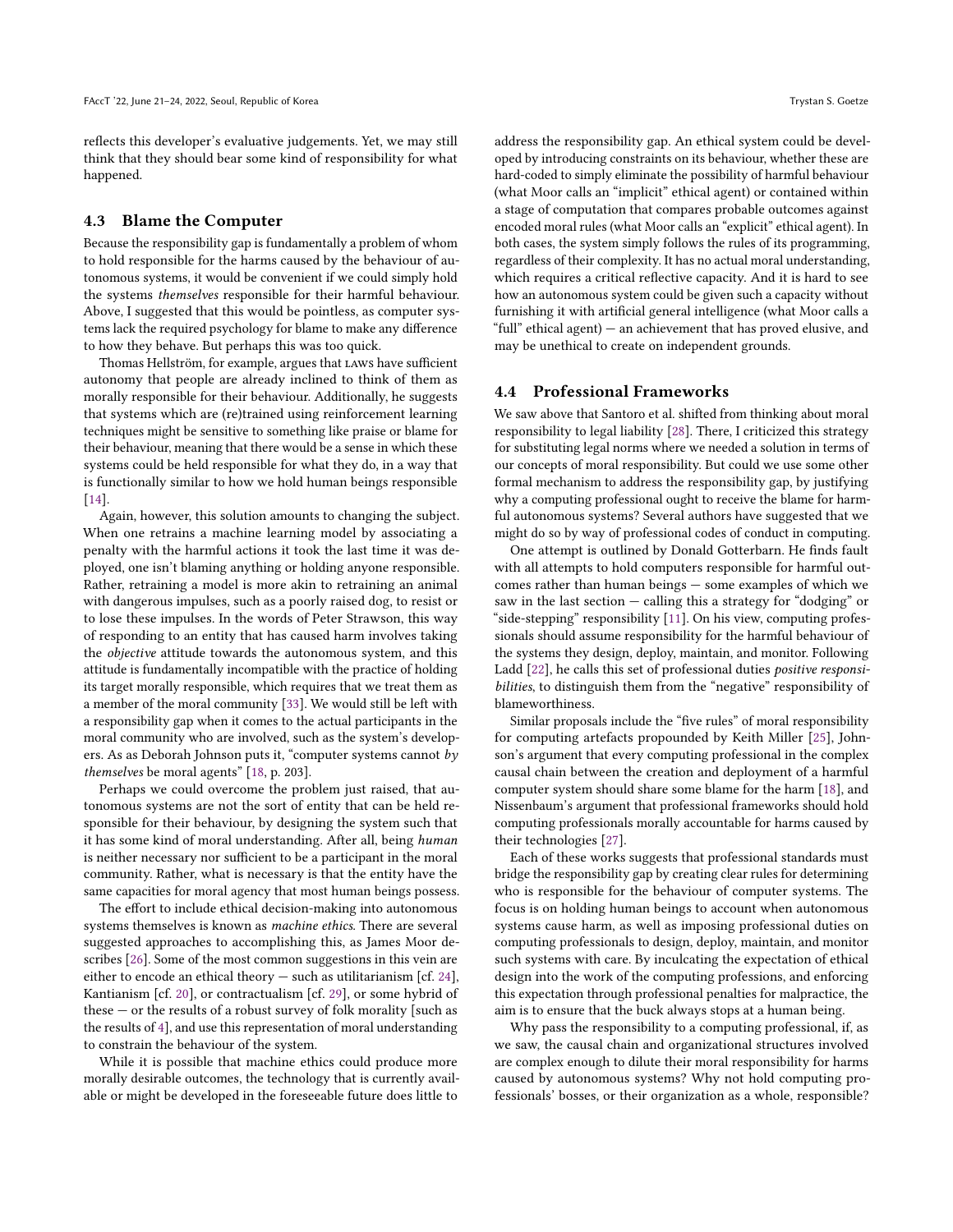The thinking is that, of all the people involved in the creation, deployment, and maintenance of autonomous systems, computing professionals are those in the best position to ensure that these systems are designed with ethically desirable outcomes in mind, to evaluate whether systems are fit-for-purpose from an ethical standpoint, and to monitor their performance for unethical outcomes, putting a stop to their use if need be. While in some circumstances there might be human agents who are better candidates for those who should be held responsible for the harms of autonomous systems — such as a senior leader in an organization who insists on deploying an untested and unreliable AI system despite the warnings of technical employees — as a general rule, it is reasonable to assign the responsibility to those with the computing expertise.

One potential challenge to the professional standards approach is the fact that the professionalization of the various computing specializations remains a work in progress. As Johnson and Miller observe, well-established professions, such as medicine, law, or education, are strongly differentiated from other sectors of society [\[19\]](#page-9-26). A strongly differentiated profession is marked by stricter social, legal, and ethical requirements, typically because of the heightened moral risk of entrusting ourselves to the services of these professionals. For our purposes, the most relevant aspect of these professions is that they have fundamental values that are shared across the profession and expressed in a code of ethics, adherence to which can be enforced by expulsion from the profession. While the computing professions have several influential codes of conduct [\[1,](#page-9-27) [5,](#page-9-28) [17\]](#page-9-29), the enforcement of these codes is less effective than in strongly differentiated professions. It is rare for a computing association to censure one of their members, and when they do, while the censured party may be barred from membership in the association, this punishment does not prevent them from practising in the field — as a finding of malpractice in medicine, law, or education would. The relative weakness of ethics enforcement in computing remains despite recent updates to the ACM Code to clarify enforcement procedures [\[2\]](#page-9-30).

Furthermore, while I think the above motivation for holding computing professionals accountable for harmful autonomous systems is on the right track, and while it is surely to the good to create a culture of professional duty and responsibility in computing, this approach still fails to bridge the responsibility gap. It remains unclear whether computing professionals actually are morally responsible for the behaviour of the autonomous systems that they have a hand in creating or maintaining — and, if they are, in what sense. Adding professional standards would help insofar as they would ensure that someone is held accountable when these systems cause harm, but it might still seem unfair that computing professionals should be the ones who bear the brunt of this regulatory apparatus, given that we lack an account of why they should be held responsible, beyond the fact that they are in a good position to do something. Indeed, we might consider the noticeable lack of regulation and the toothlessness of professional standards in this area, despite decades of campaigning by scholars in computer ethics, to be a sign that computing professionals have not accepted that they should be held accountable for these outcomes. One contributing factor may be that these proposals go around the responsibility gap, acknowledging but not solving the problem at the conceptual level. What we need, rather, is something to bridge it.

## 5 VICARIOUS RESPONSIBILITY AND MORAL ENTANGLEMENT

How can we bridge the responsibility gap, given the difficulties discussed? I suggest that we should turn away from personal responsibility and focus instead on a different sense of responsibility that we already acknowledge in our everyday life, though it remains under-discussed in the philosophical literature. Namely, I contend that the notion of vicarious responsibility can explain and justify the intuition that computing professionals ought to take responsibility for harms caused by systems they create. At the same time, this account can explain why it is legitimate for computing professionals to take some of the credit for the good produced by autonomous systems.

Unlike the sense of responsibility that we have been considering so far, which concerns personal responsibility for one's own actions, vicarious responsibility concerns cases where one agent is responsible for the actions or behaviour of another entity. While some instances of vicarious responsibility can be assimilated into the framework of personal responsibility  $-$  as when one's own will is carried out by another, such as a subordinate to whom one issues orders — other cases are more complex. Autonomous systems are one of the complex cases, whence the responsibility gap: as explained in §3, it is not straightforward, on accounts of personal responsibility, to explain why we think that computing professionals (or anyone else) are in some way responsible for the behaviour of these systems.

But these are not the only cases where vicarious responsibility appears — and many are quite familiar. For example, parents are often taken to be in some way responsible for the behaviour of their young children. Suppose that, at a family dinner, a child angrily pours hot gravy onto the lap of their cousin. We would expect the child's parents to respond in a distinctive way, offering apologies, making sure that the cousin is unharmed, helping to clean up the mess, and so on, in addition to whatever corrective action they mete out to their child. Furthermore, were the parents not to respond in this way, we would think there was something wrong with them: suppose that they expressed blame toward their child but left things at that, much as a bystander at the next table in the restaurant might. In such a case, we might think that there is something about being a parent that these people have failed to grasp. In fact, the behaviour that we expect is notably similar to what we might expect of an adult whose blameworthily reckless actions lead to a similar result say, wild tipsy gesticulations that knock the gravy boat into another person's lap. But it is also clear that the parents are not personally responsible for the harm caused by their child: this case is not as straightforward as that of a superior issuing an order.

We can think of many other cases of vicarious responsibility: A relative of a bigot might apologize for what the bigot says, despite having done nothing wrong themselves. The parents of an adult might be expected to respond in a distinctive way when their offspring commits a violent crime — whether it is an expression of something like remorse, or an apology, or some explanation of their offspring's behaviour or character, or something else; in any case, it seems that it would not be enough for them to blame their adult offspring and leave it at that, unless they were quite estranged. The owner of a pet might be held morally responsible for its bad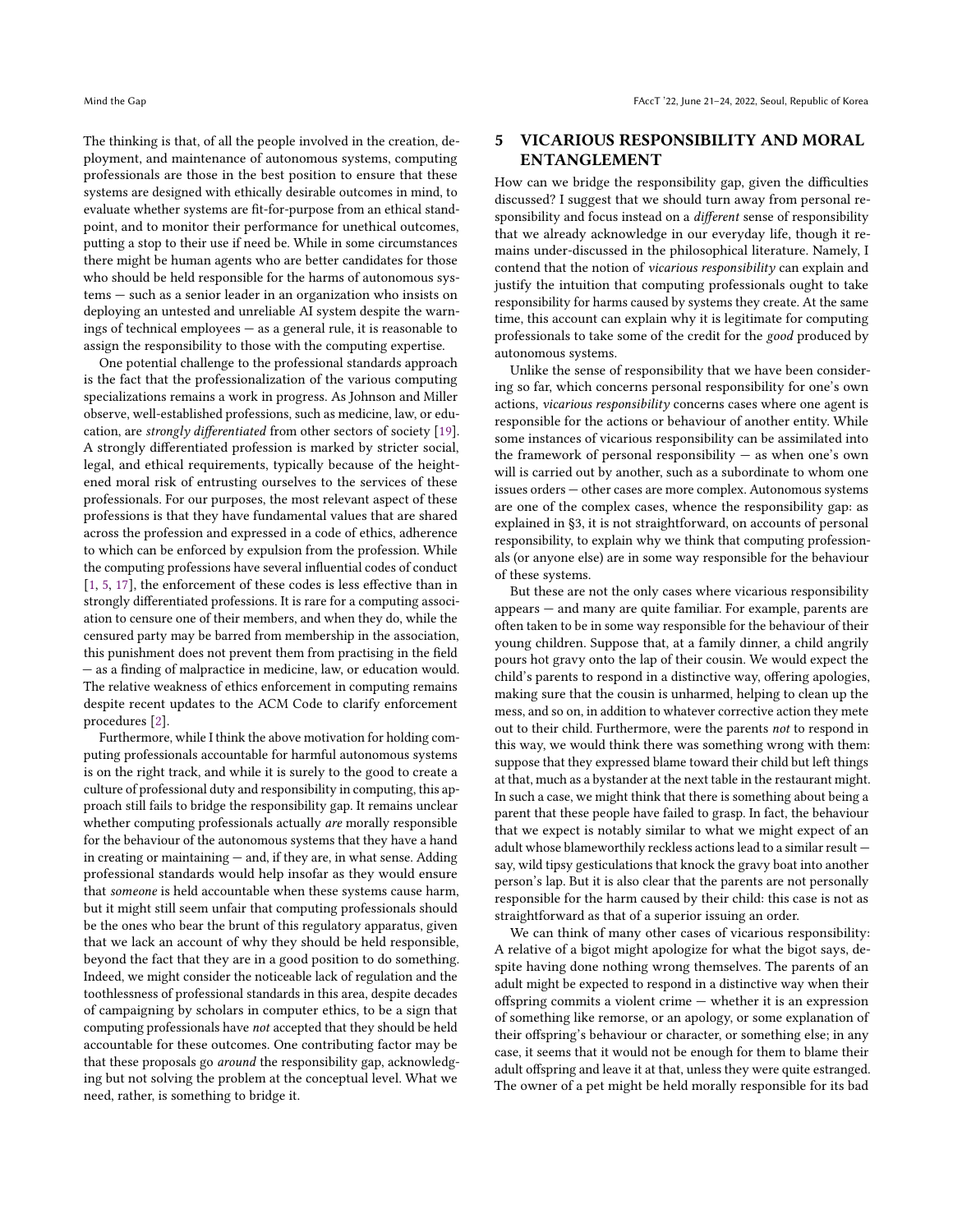behaviour, such when their dog bites a passing pedestrian — or they might praised for the pet's heroism, such as when their dog, unprompted, rescues a stranger from an attacking wild animal. A citizen of a country that commits war crimes might feel shame despite not having any role in the atrocities. An employee of a large corporation that causes environmental damage might apologize for the damage even if they had no direct role in causing it; and, they might offer some explanation of how the company's internal processes contributed to the problem. And so on.

What explains these commonplace instances of vicarious responsibility? In previous work, I suggested that what unifies these kinds of cases is a relationship of moral entanglement between the vicariously responsible agent and the behaviour of the other entity [\[10\]](#page-9-31). This relationship obtains in instances where there is some uncertainty or vagueness around the extent to which one's own agency is implicated in the behaviour of someone or something else. In the cases of parents and their offspring or their pets, the parents' past actions are heavily implicated in how their offspring or pets behave and the sort of person or animal they have become, even though their offspring or pets act autonomously from them, and may become more autonomous as time goes on. In the cases of citizens and states or employees and employers, even if one is not the decision-maker responsible for some harm done by the group, one's membership in the group agent makes it difficult to draw a clean line between one's own agency and that of the group. The uncertainty of where one's own agency ends and where another's begins is what generates the entanglement.

We can even identify self-reflexive examples: for instance, Bernard Williams describes a case of a truck driver who, through no fault of his own (suppose the driver is following all the rules of the road, is alert and unintoxicated, is well-trained and generally a good driver, etc.) runs over a child who happens to run into the street at the wrong time. While it is clear that the driver is not to blame for this tragic accident, Williams tells us that "We feel sorry for the driver, but that sentiment co-exists with, indeed presupposes, that there is something special about his relation to this happening, something which cannot merely be eliminated by the consideration that it was not his fault" [\[35,](#page-9-32) p. 28]. In this case, the source of the uncertainty is around the driver's own agency: what might he have done differently to prevent this from happening, despite the fact that, at the time, he had no reason to think he should? Here, the driver is morally entangled with a past version of himself.

How should we respond to instances of moral entanglement? In my previous work, I suggested (drawing on David Enoch's discussion of similar scenarios [\[7\]](#page-9-33)) that in these cases, the aspects of one's identity that connect one to the entity with which one is morally entangled become morally salient, generating moral reasons for taking responsibility for the behaviour of the other entity. The parents' identity as parents, for example, gives them reason to take responsibility when their child acts wrongfully, even though they are not personally responsible for what the child has done. The employee's identity as a member of a group agent gives them reason to take responsibility for the harms caused by their employer, despite not being at fault.

Taking responsibility, in this sense, can take many forms, depending on the context. When harm has been done, taking responsibility involves taking on (some of) the moral duties or obligations that

someone who was personally responsible for the harm would have had. Someone responsible for recklessly knocking gravy into a dinner guest's lap might have a duty to apologize to the victim; they also have reason to feel bad for what they've done. In the parallel case of vicarious responsibility, where the child angrily pours gravy into their cousin's lap, the child's parents should take on these same obligations — they should feel bad for what their child has done and offer apologies of their own.

In cases of employees or citizens of employers or states that cause harm, the individual should take responsibility by, perhaps, offering apologies, feeling shame, or explaining the behaviour of the group agent to which they belong. (This latter duty of offering explanations is what Mark Coekelbergh, in connection with AI systems, calls hermeneutic or narrative responsibility [\[6\]](#page-9-34).) In the self-reflexive cases, such as the truck driver, Williams argues that we should feel a kind of regret that things did not turn out differently, as well as a willingness to try to make things right [\[35\]](#page-9-32). And in those cases where one is vicariously responsible for some good, such as the owner of a heroic animal, while there are no particular obligations to take on, one's moral entanglement does entitle one to something akin to praise.

Notice that all of these responsibilities taken correspond to what, as I noted above, we expect these agents to do. And if at least some of these responsibilities are obligations, then we are entitled to demand that the vicariously responsible agent take responsibility in these ways. In some cases, it may even constitute an additional wrong for the agent not to take responsibility for what the other entity has done — and this seems more plausible in some cases rather than others. For example, it seems worse for a parent to refuse to take responsibility for harms caused by their children than for an individual citizen to refuse to take responsibility for harms caused by their state. In previous work, I suggested that we can explain these differences by thinking of moral entanglement as a continuum, where stronger entanglements produce moral obligations to take responsibility, and weaker entanglements merely produce pro-tanto moral reasons to take responsibility [\[10\]](#page-9-31). Stronger entanglements arise when the aspect of one's identity connecting one to the other entity's behaviour is more central or important to who one is. One's role as a parent, for example, is often more important to one's identity than one's nationality — though there can be exceptions.

Why do we have this practice of taking responsibility for things that are outside the scope of our personal agency? One reason is that human beings have a material and psychological need for someone to step up and take responsibility where harm has been caused. When harm has been done, someone is often left in need of care and support. And beyond that, it makes us uneasy to think that harm will go unanswered, as it seems to leave something important unfinished. (Perhaps this is also one reason why some of us believe that a higher power will make all things right in the end.) Often, it would be appropriate to call upon the wrongdoer to take responsibility for their actions. But there are many cases where either there is not clear wrongdoer, or where the victim has good reason to avoid interacting with the wrongdoer again. These are the cases where our moral entanglements call on us to take responsibility more widely.

Another reason is that the borders of what we are personally responsible for are often genuinely unclear. Philosophers pretend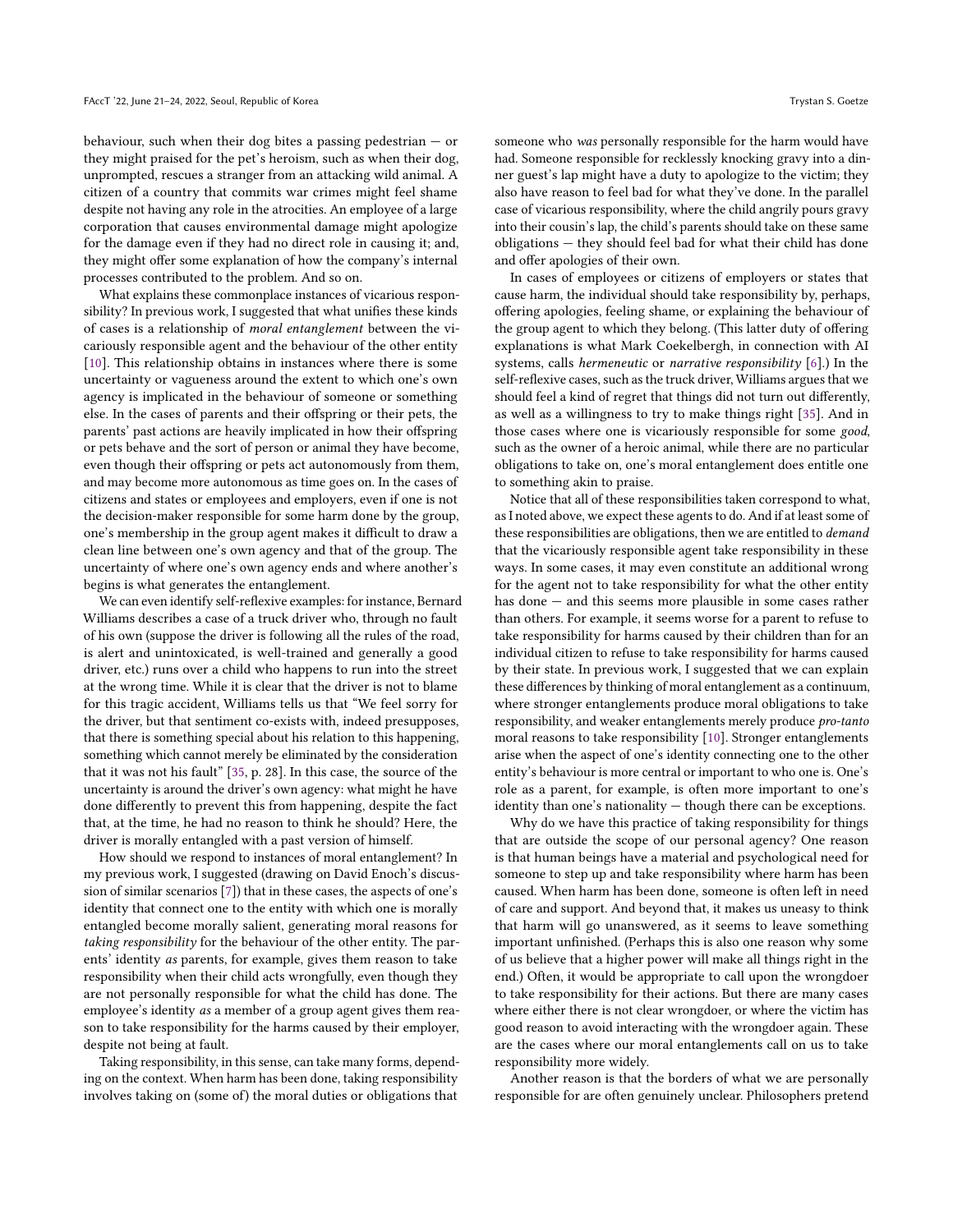that judgements of responsibility are clear-cut, but this is usually an artefact of the abstraction used to arrive at clearer intuitions. This vagueness or uncertainty around the scope of our agency is, as Susan Wolf argues, simply a fact about human life [\[36\]](#page-9-35). As such, Wolf claims that there is a virtue of appropriately taking responsibility for things beyond what is clearly one's fault.

To summarize: When one's connection to some other autonomous entity — be it an individual agent, a group agent, or an entity capable of autonomous behaviour but not of full agency, such as a child, an animal, or certain computer systems — makes the edges of one's agency unclear with respect to that entity's behaviour, one is morally entangled with that entity. When one is morally entangled with someone or something that causes harm, one acquires reasons to take responsibility for that harm, by taking actions similar to what we would expect one to do if one were personally responsible for that harm. The stronger the entanglement  $-$  i.e., the more important the connection between oneself and the other entity is to one's personal identity — the stronger the reasons one has to so take responsibility.

# 6 CLOSING THE GAP: TAKING RESPONSIBILITY FOR AUTONOMOUS **SYSTEMS**

Let's now apply the framework of vicarious responsibility and moral entanglement just sketched to the case of autonomous systems that cause harm.

We have seen in previous sections that to make a straightforward judgement that a computing professional is morally responsible for the harmful behaviour of an autonomous system, even one that they designed, is fraught. The responsibility gap renders it difficult to make claims of blameworthiness stick in connection with these events. Yet, many still have a sense that because of their relationship to these morally undesirable outcomes, computing professionals ought to do something in response. It is this intuition that the notions of vicarious responsibility and moral entanglement can satisfy.

There are two significant ways in which computing professionals are morally entangled with autonomous systems (and other computer systems) that they develop. Firstly, as Johnson argues [\[18\]](#page-9-18), computer systems may be incapable of forming intentions or any of the other kinds of mental states taken to be necessary for personal responsibility, but they still contain intentionality. That is to say, the ways in which computer systems are "poised to behave in certain ways in response to input" [\[18,](#page-9-18) p. 201] is no accident: how computer systems behave in response to inputs is a result of how they have been designed and how they are used. The agency of the developers is thus mixed with the autonomous behaviour of the system itself, making it unclear just where the developer's agency ends and the autonomous behaviour of the system begins. This remains true even for systems created using machine learning techniques that have the system program itself on the basis of training data or reward functions. For the computing professional is the judge of when the training has been successfully completed, on the basis of their goals as a designer, and the computing professional is the one who sets things in motion by choosing the training dataset, creating the reward function, tuning the hyperparameters, and so on. The

intentionality of the computing professional is still embedded in even these highly complex systems.

While the embedding of intentionality into a computer system muddies the waters with regard to the conditions of personal responsibility, it makes for a clear case of moral entanglement. The computing professionals and others who design and use autonomous systems are morally entangled with these systems and their behaviour because of how they have set up the system to respond to inputs, and because of the ways in which they have deployed the system, which determine the kinds of inputs that the system receives. The agency of the computing professional is thus entangled with the behaviour of the system. When the system causes harm, then, the professionals who developed the system ought to take action to make things right, and to help those who have been harmed to make sense of what happened.

Secondly, the specific role of being a computing professional is a morally salient aspect of one's identity when an autonomous system that one designed or deployed causes some harm. As Gotterbarn [\[11\]](#page-9-24) and Ladd [\[22\]](#page-9-10) point out, because a computing professional is in the best position to anticipate potential harms when designing a computer system, and to take steps to correct for the harmful behaviour of a computer system once it is in use, the duty to take responsibility for an autonomous system often falls most clearly on the computing professional.

To illustrate, let's return to the case of a laws-powered drone that kills a child soldier or an innocent child. For reasons already given, it is hard to argue definitively that the computing professionals who created the laws, or the military personnel or politicians who authorized the use of the laws are to blame for this immoral killing. However, each of them is morally entangled with the behaviour of the laws that they have created and deployed. Their choices, values, and intentions — in a word, their  $a\gamma =$  all contributed to the behaviour of the laws, even if the wrongful death of the child cannot clearly be attributed to any of them. Furthermore, as a matter of professional moral duty, the computing professionals, military personnel, and policy-makers who are connected to this incident have obligations to respond it in a distinctive way. As such, they owe it to those harmed to take responsibility for this killing. Making amends might be difficult in wartime, but some of the relevant actions may include: apologizing for the killing; offering forms of compensation to the family or community, if possible; or giving some account of the event, explaining why things happened the way they did.

One distinctive thing that the computing professionals involved might do is to make adjustments to the system to prevent similar incidents in the future, and to review their processes for creating systems such as the laws that is implicated in the tragedy. Or, perhaps they should repudiate that use of laws, drop their military contracts, and advocate against the development and use of LAWS in the future.

Finally, let's consider the advantages that the framework of vicarious responsibility and moral entanglement has over other proposed solutions to the responsibility gap. Firstly, by exploiting a pre-existing aspect of our everyday moral practices, my proposed framework avoids the arbitariness of other potential solutions, such as the top-down imposition of new duties and regulations. Instead, my approach recognizes and makes clearer duties that we already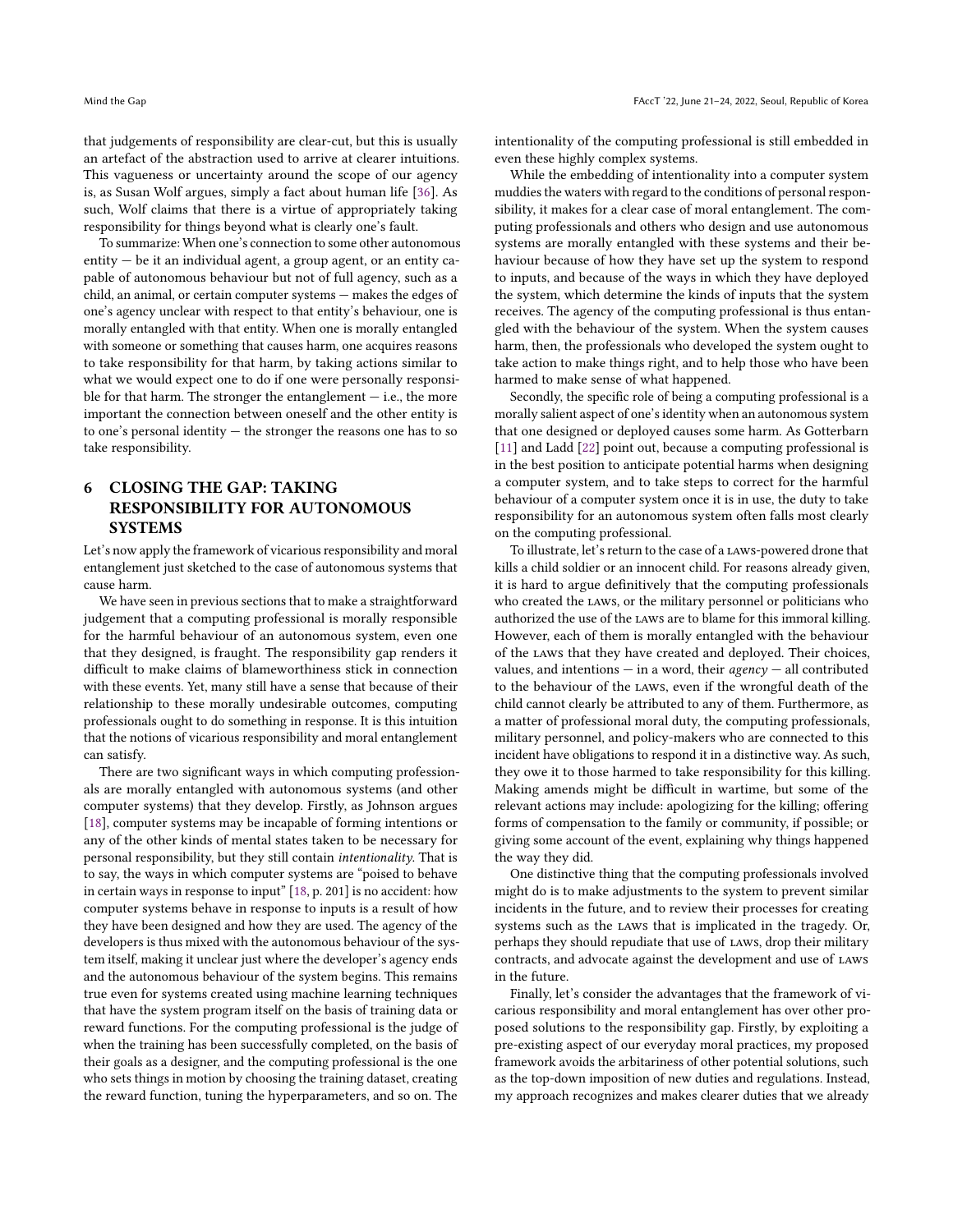feel, however inchoately, should apply in cases of harm caused by autonomous systems. In a way, my approach is bottom-up instead, building a theoretical framework on the basis of live practices.

Secondly, my account keeps moral responsibility firmly in the human realm. No computer systems, autonomous, intelligent, or otherwise, are implicated as the responsible parties or the holders of duties. We thus needn't wait for machine ethics to produce a full artificial ethical agent, nor need we fall back to the theatrics of blaming the computer. Even if no human beings are, strictly speaking, to blame for harms caused by autonomous systems, they are the ones who must take responsibility for the consequences.

Thirdly, and finally, as mentioned in the last section, vicarious responsibility also helps to make sense of instances where we accept some form of praise for the actions of others to whom we have some close relation. This can be extended to computing professionals as well. Where autonomous systems genuinely do good, computing professionals, like proud parents of exemplary children, are entitled to some credit. Vicarious responsibility and moral entanglement thus vindicate both aspects of recent popular writing on autonomous systems: computing professionals deserve a great deal of congratulations and criticism for their accomplishments.

## 7 CONCLUSION

In this paper, I offered a new solution to the responsibility gap. I outlined that the responsibility gap arises when the complexities of creating a computing system render it unclear just who is responsible for its behaviour. After rejecting four solutions to the responsibility gap, I offered vicarious responsibility and moral entanglement as a theoretical framework that overcomes the deficiencies of these proposals. On my view, because the agency and professional identity of a computing professional are closely connected to the behaviour of autonomous systems, they have or should take on moral obligations to make amends for harms caused by these systems. Computing professionals might not be to blame for the harms caused by their inventions, but they must nevertheless take responsibility for them.

#### ACKNOWLEDGMENTS

Thanks to Alison Simmons, Jeff Behrends, Jenna Donohue, William Cochran, Kevin Mills, Kiran Bhardwaj, Brian Chance, Stacy Doore, Tony Steinbock, Bob Crease, the Cyberethics Forum Works-in-Progress Group, the attendees of a colloquium I gave at Stony Brook University, and three anonymous referees for discussion of these ideas. I also acknowledge that Harvard University is situated in the traditional and ancestral territory of the Massachusett people.

#### **REFERENCES**

- <span id="page-9-27"></span>[1] ACM. 2018. ACM Code of Ethics and Professional Conduct. Association for Computing Machinery. Retrieved 2022-05-02 from <https://ethics.acm.org/>
- <span id="page-9-30"></span>[2] ACM. 2018. Association for Computing Machinery Code of Ethics Enforcement Policy. Association for Computing Machinery. Retrieved 2022-05-09 from [https://ethics.acm.org/wp-content/uploads/2018/07/2018-ACM-Code-of-](https://ethics.acm.org/wp-content/uploads/2018/07/2018-ACM-Code-of-Ethics-Enforcement-Procedure.pdf)[Ethics-Enforcement-Procedure.pdf](https://ethics.acm.org/wp-content/uploads/2018/07/2018-ACM-Code-of-Ethics-Enforcement-Procedure.pdf)
- <span id="page-9-14"></span>[3] Robert Merrihew Adams. 1985. Involuntary Sins. The Philosophical Review 94, 1 (1985), 3–31. <https://doi.org/10.2307/2184713>
- <span id="page-9-23"></span>[4] E. Awad, S. Dsouza, R. Kim, J. Schulz, J. Henrich, A. Shariff, J.-F. Bonnefon, and I. Rahwan. 2018. The Moral Machine experiment. Nature 563 (2018), 59–64. <https://doi.org/10.1038/s41586-018-0637-6>
- <span id="page-9-28"></span>[5] CIPS. 2018. CIPS Code of Ethics. Canadian Information Processing Society. Retrieved 2022-01-19 from <https://cips.ca/ethics/>
- <span id="page-9-34"></span>[6] Mark Coeckelbergh. 2021. Narrative responsibility and artificial intelligence: How AI challenges human responsibility and sense-making. AI and Society Online first (2021), 14 pages. <https://doi.org/10.1007/s00146-021-01375-x>
- <span id="page-9-33"></span>[7] David Enoch. 2012. Being Responsible, Taking Responsibility, and Penumbral Agency. In Luck, Value, and Commitment: Themes From the Ethics of Bernard Williams, Ulrike Heuer and Gerald Lang (Eds.). Oxford University Press, Oxford, UK, 95–132. <https://doi.org/10.1093/acprof:oso/9780199599325.001.0001>
- <span id="page-9-7"></span>[8] John M. Fischer and Mark Ravizza. 1998. Responsibility and Control: A Theory of Moral Responsibility. Cambridge University Press, Cambridge, UK.
- <span id="page-9-8"></span>Harry G. Frankfurt. 1971. Freedom of the Will and the Concept of a Person. The Journal of Philosophy 68, 1 (1971), 5–20. <https://doi.org/10.2307/2024717>
- <span id="page-9-31"></span>[10] Trystan S. Goetze. 2021. Moral Entanglement: Taking Responsibility and Vicarious Responsibility. The Monist 104 (2021), 210–223. [https://doi.org/10.1093/](https://doi.org/10.1093/monist/onaa033) [monist/onaa033](https://doi.org/10.1093/monist/onaa033)
- <span id="page-9-24"></span>[11] Donald Gotterbarn. 2001. Informatics and Professional Responsibility. Science and Engineering Ethics 7 (2001), 221–230. <https://doi.org/10.1007/s11948-001-0043-5>
- <span id="page-9-3"></span>[12] H. L. A. Hart. 1968. Punishment and Responsibility. Oxford University Press, Oxford, UK.
- <span id="page-9-4"></span>[13] Graham Haydon. 1978. On Being Responsible. The Philosophical Quarterly 28, 110 (1978), 46–57. <https://doi.org/10.2307/2219043>
- <span id="page-9-16"></span>[14] Thomas Hellström. 2013. On the moral responsibility of military robots. Ethics and Information Technology 15 (2013), 99–107. [https://doi.org/10.1007/s10676-](https://doi.org/10.1007/s10676-012-9301-2) [012-9301-2](https://doi.org/10.1007/s10676-012-9301-2)
- <span id="page-9-2"></span>[15] Herodotus. 1920. In The Histories, A. D. Godley (Ed.). Harvard University Press, Cambridge, MA.
- <span id="page-9-1"></span>[16] Michael C. Horowitz. 2016. The Ethics & Morality of Robotic Warfare: Assessing the Debate over Autonomous Weapons. Daedalus 145, 4 (2016), 25-36. [https:](https://doi.org/10.1162/DAED_a_00409) [//doi.org/10.1162/DAED\\_a\\_00409](https://doi.org/10.1162/DAED_a_00409)
- <span id="page-9-29"></span>[17] IEEE. 2020. IEEE Code of Ethics. Institute of Electrical and Electronics Engineers. Retrieved 2022-01-19 from [https://www.ieee.org/about/corporate/governance/p7-](https://www.ieee.org/about/corporate/governance/p7-8.html) [8.html](https://www.ieee.org/about/corporate/governance/p7-8.html)
- <span id="page-9-18"></span>[18] Deborah G. Johnson. 2006. Computer systems: Moral entities but not moral agents. Ethics and Information Technology 8 (2006), 195–204. [https://doi.org/10.](https://doi.org/10.1007/s10676-006-9111-5) [1007/s10676-006-9111-5](https://doi.org/10.1007/s10676-006-9111-5)
- <span id="page-9-26"></span>[19] Deborah G. Johnson and Keith W. Miller. 2009. Computer Ethics (4th ed.). Prentice Hall, Upper Saddle River, NJ.
- <span id="page-9-21"></span>[20] Immanuel Kant. 2012. In Groundwork of the Metaphysics of Morals, Mary Gregor and Jens Timmermann (Eds.). Cambridge University Press, Cambridge, UK.
- <span id="page-9-0"></span>[21] Jonah M. Kessel, Melissa Chan, and Natalie Reneau. 2019. A.I. Is Making it Easier to Kill (You). Here's How. The New York Times. Retrieved 2021-12-13 from [https://youtu.be/GFD\\_Cgr2zho](https://youtu.be/GFD_Cgr2zho)
- <span id="page-9-10"></span>[22] John Ladd. 1990. Computers and Moral Responsibility: A Framework for an Ethical Analysis. In The Information Web: Ethical and Social Implications of Computer Networking, Carol C. Gould (Ed.). Westview Press, Boulder, CO, San Francisco, CA, and London, UK, 207–227.
- <span id="page-9-11"></span>[23] Andreas Matthias. 2004. The responsibility gap: Ascribing responsibility for the actions of learning automata. Ethics and Information Technology 6, 3 (2004), 175–183. <https://doi.org/10.1007/s10676-004-3422-1>
- <span id="page-9-20"></span>[24] John Stuart Mill. 1906. Utilitarianism. University of Chicago Press, Chicago, IL. <https://books.google.ca/books?id=nhERAAAAYAAJ>
- <span id="page-9-25"></span>[25] Keith W. Miller. 2011. Moral Responsibility for Computing Artifacts: "The Rules". IT Professional 13, 3 (2011), 57–59. <https://doi.org/10.1109/MITP.2011.46>
- <span id="page-9-19"></span>[26] James Moor. 2006. The Nature, Importance, and Difficulty of Machine Ethics. IEEE Intelligent Systems 21, 4 (2006), 18–21. <https://doi.org/10.1109/MIS.2006.80>
- <span id="page-9-12"></span>[27] Helen Nissenbaum. 1994. Computing and Accountability. Commun. ACM 37, 1 (1994), 72–80. <https://doi.org/10.1145/175222.175228>
- <span id="page-9-13"></span>[28] Matteo Santoro, Dante Marino, and Guglielmo Tamburrini. 2008. Learning robots interacting with humans: from epistemic risk to responsibility. AI and Society 22 (2008), 301–314. <https://doi.org/10.1007/s00146-007-0155-9>
- <span id="page-9-22"></span>[29] T. M. Scanlon. 1998. What We Owe to Each Other. The Belknap Press of Harvard University Press, Cambridge, MA.
- <span id="page-9-9"></span>[30] George Sher. 2009. Who Knew? Responsibility without Awareness. Oxford University Press, New York, NY. [https://doi.org/10.1093/acprof:oso/9780195389197.001.](https://doi.org/10.1093/acprof:oso/9780195389197.001.0001) [0001](https://doi.org/10.1093/acprof:oso/9780195389197.001.0001)
- <span id="page-9-5"></span>[31] David Shoemaker. 2011. Attributability, Answerability, and Accountability: Toward a Wider Theory of Moral Responsibility. Ethics 121, 3 (2011), 602–632. <https://doi.org/10.1086/659003>
- <span id="page-9-15"></span>[32] Angela M. Smith. 2005. Responsibility for Attitudes: Activity and Passivity in Mental Life. Ethics 115 (2005), 236–271. <https://doi.org/10.1086/426957>
- <span id="page-9-17"></span>[33] P. F. Strawson. 1962. Freedom and Resentment. Proceedings of the British Academy 48 (1962), 1–25.
- <span id="page-9-6"></span>[34] Gary Watson. 1996. Two Faces of Responsibility. Philosophical Topics 24, 2 (1996), 227–248. <https://doi.org/10.5840/philtopics199624222>
- <span id="page-9-32"></span>[35] Bernard Williams. 1981. Moral Luck. In Moral Luck: Philosophical Papers, 1973-1980. Cambridge University Press, Cambridge, UK, 20–39.
- <span id="page-9-35"></span>[36] Susan Wolf. 2001. The Moral of Moral Luck. Philosophic Exchange 31, 1 (2001), 15 pages. <http://hdl.handle.net/20.500.12648/3203>